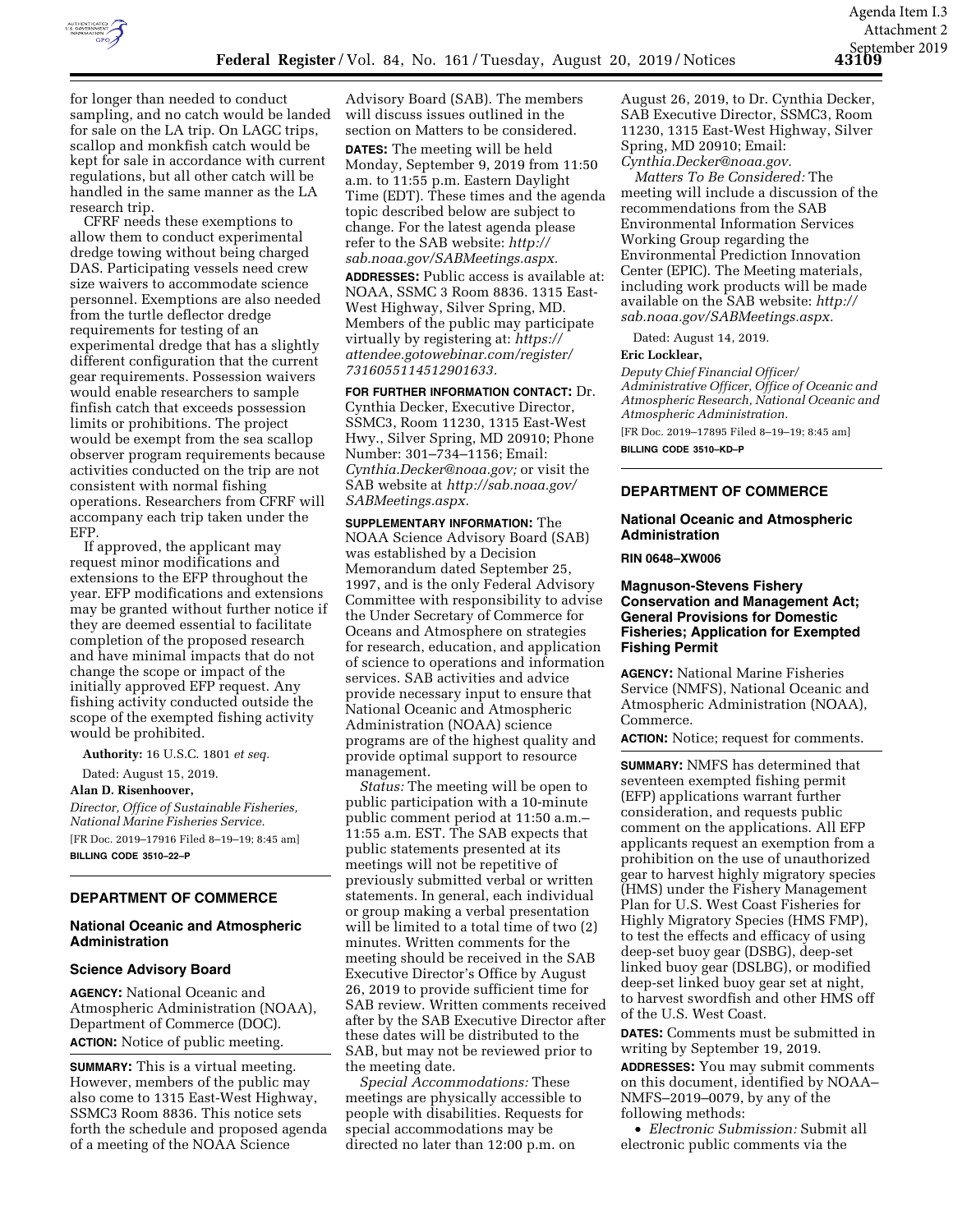Federal e-Rulemaking Portal. Go to *www.regulations.gov/* 

*#!docketDetail;D=NOAA-NMFS-2019- 0079,* click the ''Comment Now!'' icon, complete the required fields, and enter or attach your comments.

• *Mail:* Attn: Chris Fanning, NMFS West Coast Region, 501 W. Ocean Blvd., Suite 4200, Long Beach, CA 90802. Include the identifier ''NOAA–NMFS– 2019–0079'' in the comments.

*Instructions:* Comments sent by any other method, to any other address or individual, or received after the end of the comment period, may not be considered by NMFS. All comments received are a part of the public record and will generally be posted for public viewing on *www.regulations.gov*  without change. All personal identifying information (*e.g.,* name, address, etc.), confidential business information, or otherwise sensitive information submitted voluntarily by the sender will be publicly accessible. NMFS will accept anonymous comments (enter ''N/ A'' in the required fields if you wish to remain anonymous).

# **FOR FURTHER INFORMATION CONTACT:**

Chris Fanning, NMFS West Coast Region, 562–980–4198.

**SUPPLEMENTARY INFORMATION:** DSBG fishing trials have occurred for the past eight years (2011–2015, research years; 2015–2019, EFP years) in the U.S. West Coast Exclusive Economic Zone (EEZ) off California. Data collected from these fishing activities have demonstrated DSBG to achieve about a 95 percent marketable catch composition (swordfish, opah, tunas, and sharks). Non-marketable species catch rates have remained low and most non-marketable catch are released alive. Due to DSBG being actively tended, strikes are detected within minutes of a catch on the line. As a result, all catches can be tended quickly, with catch brought onboard the vessel in good condition.

To date, DSBG has had four interactions with protected species. Three interactions were with elephant

seals, which were not seriously injured and were released alive due to the strike detection and quick tending of the gear. These species are protected by the Marine Mammal Protection Act, but are not listed as threatened or endangered under the Endangered Species Act (ESA).

On August 4, 2018, a loggerhead sea turtle was observed entangled in the surface buoy lines of a vessel fishing under an EFP to test standard DSBG. The sea turtle was brought on board, disentangled, and released back to the sea in a lively, uninjured condition. Based on analysis of the incident, NMFS West Coast Region amended the applicable Terms and Conditions to require the following attributes, to minimize the likelihood of future sea turtle entanglements:

1. The surface buoy flotation and strike detection array must be a streamlined inline configuration, with no loops or hanging material, and no more than 6 feet between adjacent buoys, to reduce entanglement potential.

2. The surface buoy flotation and strike detection array must consist of a >40lb flotation non-compressible hard ball, a minimum six pound flotation inline-float, and a sub-surface inlinefloat, all connected in-line with a minimum of 3⁄8 inch diameter line, and no more than six feet between adjacent buoys.

3. Use of buoy tether attachments (*e.g.,* non-streamlined gear with loops, nooks, and dangling components) is prohibited.

DSLBG trials have occurred since 2015 and have produced similar results to standard DSBG activities. Swordfish and other marketable species have represented about 97 percent of the catch with very similar catch composition to DSBG. Non-marketable species are released alive due to quick DSLBG strike detection and active gear tending. To date, there have been no protected species interactions with

DSLBG in either EFP fishing or research trials.

At the June 2019 Pacific Fishery Management Council (Council) meeting, the Council received a total of seventeen additional EFP applications for review. Based on recommendations from the Council's HMS Management Team, the Council recommended that NMFS consider issuing EFPs to authorize use of DSBG and/or DSLBG for sixteen of the applications (see Table)

In addition, one application for one vessel to fish modified linked buoy gear at night, was preliminarily approved by the Council, with a final recommendation scheduled for the September 2019 Council meeting. The gear configuration in this application differs from previously approved EFPs in that the applicants propose fishing at night, at a depth of around 300 feet. The array of surface buoys has also been modified to include a green light to aid in the monitoring, strike detection, and retrieval of gear at night. At previous Council meetings, the Pfleger Institute of Environmental Research (PIER) included a brief summary of DSBG gear trials conducted at night. These sets were fished at a depth of less than 100 ft and resulted in a large proportion of blue shark catch. Due to this high rate of interactions with blue sharks, PIER ceased night fishing with DSBG. Mr. Perez and Mr. Carson believe that fishing at a greater depth at night will increase catch of marketable species, including swordfish during their diurnal migration to and from depth, while greatly reducing the occurrence of non-marketable species interactions. The Council's HMS Management Team (HMSMT) agreed (*https:// www.pcouncil.org/wp-content/uploads/ 2019/06/J5a*\_*Sup*\_*HMSMT*\_*Rpt1*\_ *JUN2019BB.pdf*) that this theory is worth allowing a single vessel, operated by a fisherman with several years of DSBG fishing experience under both PIER and his own EFP, to test this new approach.

TABLE 1

| Applicant        | Applications recommended to NMFS                                                      |
|------------------|---------------------------------------------------------------------------------------|
| Barker/McCaffrey | Agenda Item J.5, Attachment 4: DSBG EFP Application from Jordan McCaffrey.            |
| Bateman          | Agenda Item J.5, Attachment 15: DSBG EFP Application from John Bateman.               |
|                  | Agenda Item J.5, Attachment 14: DSBG EFP Application from Sean Burke.                 |
|                  | Agenda Item J.5, Attachment 7: DSBG EFP Application from Douglas and Lucas Dirkse.    |
| Doljanin         | Agenda Item J.5, Attachment 19: DSBG EFP Application from John Doljanin.              |
|                  | Agenda Item J.5, Attachment 12: DSBG EFP Application from Antonio Estrada.            |
|                  | Agenda Item J.5, Attachment 10: DSBG EFP Application from Michael Flynn.              |
| Gerritsen        | Agenda Item J.5, Attachment 3: DSBG EFP Application from J.J Gerritsen.               |
|                  | Agenda Item J.5, Attachment 13: DSBG EFP Application from Anthony Green.              |
|                  | Agenda Item J.5, Attachment 9: DSBG EFP Application from John Gibbs and Anthony Grey. |
| Guglielmo        | Agenda Item J.5, Attachment 8: DSBG EFP Application from Nicholas Guglielmo.          |
|                  | Agenda Item J.5, Attachment 18: DSBG EFP Application from John Kirkpatrick.           |
|                  | Agenda Item J.5, Attachment 2: DSBG EFP Application from Nathan Lins.                 |